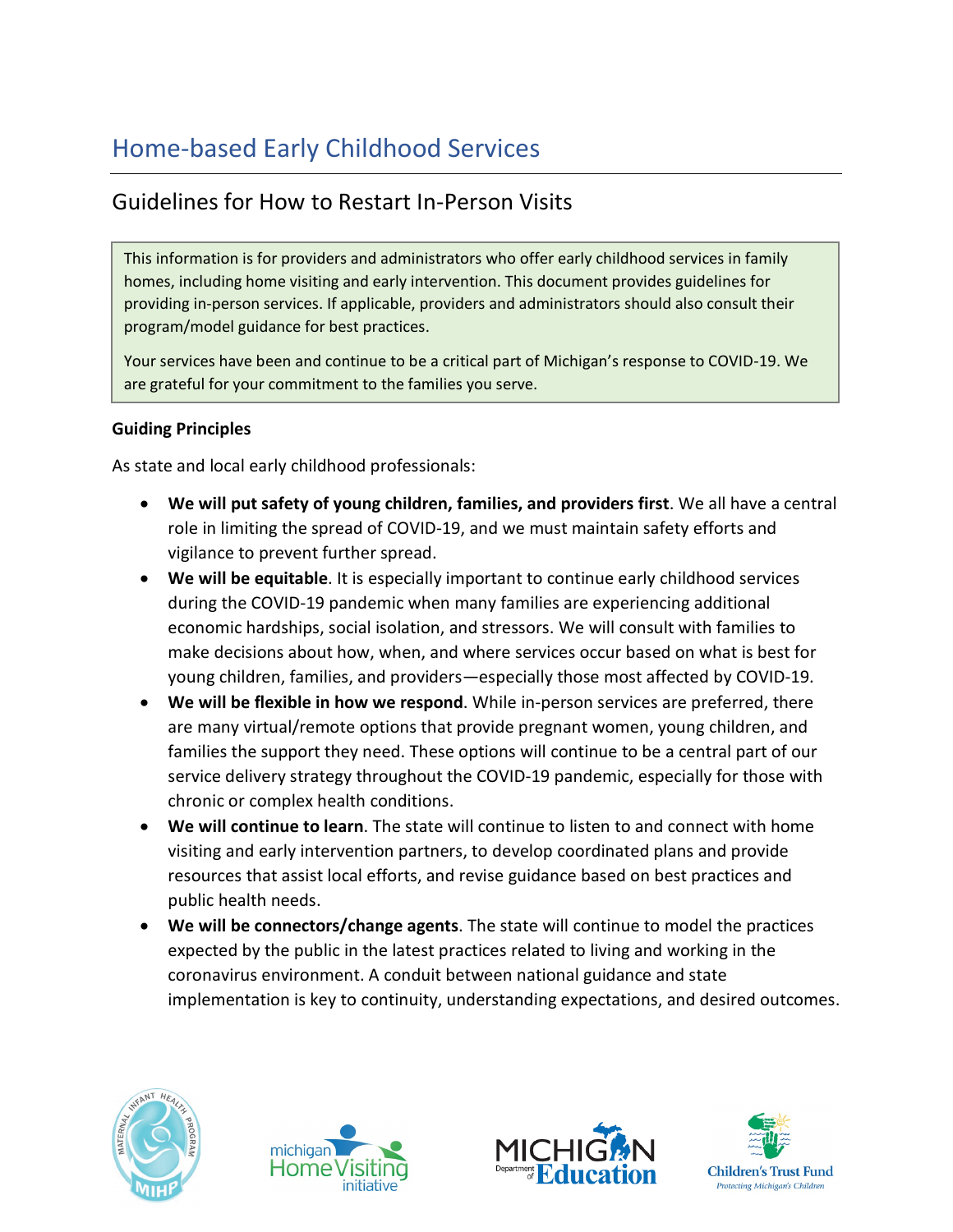#### **Creating a Plan**

When communities are in phases 4 through 6 of the [MI Safe Start Plan,](https://www.michigan.gov/documents/whitmer/MI_SAFE_START_PLAN_689875_7.pdf) home-based early childhood services may include in-person services.

Providers and administrators should develop a plan for when and how to restart in-person services. This plan should address all the mitigation strategies discussed in this document. Providers and administrators should use Governor Whitmer's metaphor of slowly turning a dial as they develop plans and policies to provide a balance of in-person and virtual home visiting in an era of COVID-19. Providers, administrators, and families should all contribute to decisions about when and how in-person services resume.

Administrators may also consult with their local public health department to ensure consistency with regional guidelines. Plans for returning to in-person services should be considered flexible and fluid. Programs should be prepared to shift back to virtual services as the need arises for individual families or providers, or across portions of or entire service areas.

For families who opted to suspend services rather than participate in virtual services, it will be necessary to assess the current needs of the child and family to determine whether there is a need to update the child's IFSP or other service plans.

#### **Mitigation Strategies**

#### *Consult with Providers and Families*

Before returning to in-person services:

*Administrators should consult with providers* they employ to assess their readiness to return to in-person services. Administrators should consider the following:

- What mitigation strategies will be used.
- How they will implement practices to ensure providers have the supplies they need (such as hand sanitizer and cloth face coverings).
- Precautions to take when individual team members are part of a vulnerable population or the primary caregiver for an individual that is part of a vulnerable population. This includes individuals who have a weakened immune system, are over the age of 65, have chronic health conditions, or [other COVID-19 risk factors,](https://www.cdc.gov/coronavirus/2019-ncov/need-extra-precautions/people-at-higher-risk.html?CDC_AA_refVal=https%3A%2F%2Fwww.cdc.gov%2Fcoronavirus%2F2019-ncov%2Fspecific-groups%2Fhigh-risk-complications.html) as identified by the Centers for Disease and Protection (CDC).
- Evaluate who on their staff should not engage in face-to-face home visiting because of their own risk factors. Consider the risk factors identified by the CDC and have conversations with staff members about their comfort level and needs. To accommodate personnel, administrators should plan to support some providers in engaging families virtually and/or remotely.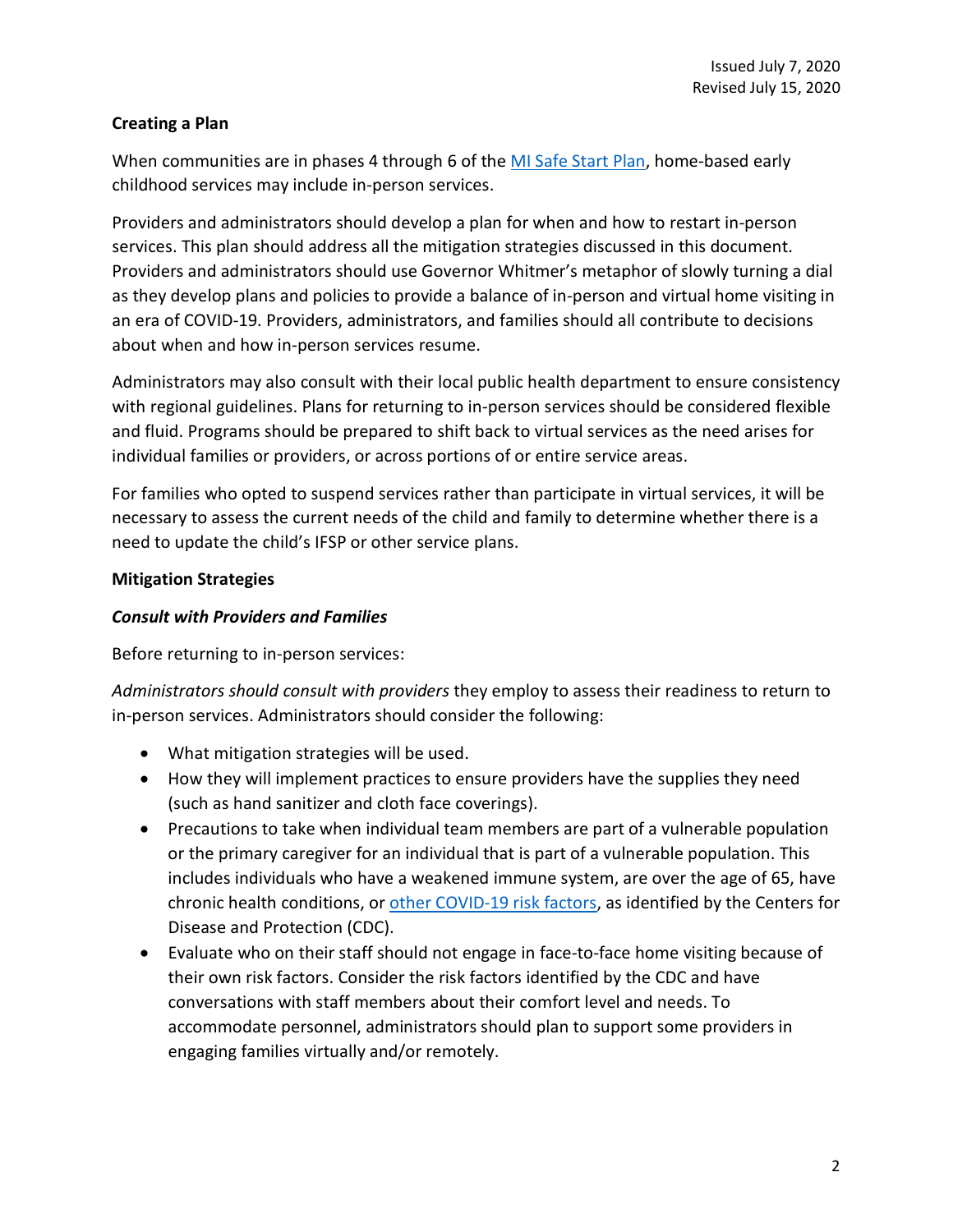*Providers should consult with the families* they serve to assess their readiness to return to inperson services. Providers should help families consider the following:

- If anyone in the family is at greater risk of transmitting infection or having complications if infected by COVID-19, consult with the family about the risks and whether they would prefer virtual services over in-person services.
- If children (in particular) have chronic health conditions, families may want to consult with their primary care provider to determine if it is safe to resume in-person services. A doctor's note is not required to resume in-person services.

Providers should also discuss the procedures they will use to keep young children, families, and themselves safe, including wearing a cloth face covering. Providers should ask families if they have cloth face coverings or masks available and encourage families to wear them during the visit if they are medically able to do so.

# *Health Screenings*

*Providers should screen themselves for symptoms of COVID-19 daily before conducting visits.*

- Potential screening questions:
	- o Do you have a fever? Is your fever over 100.4 degrees?
	- o Is there any reason you have been instructed to self-quarantine or isolate? If yes, why?
	- o Have you had contact with any Persons Under Investigation (PUIs) for COVID-19 within the last 14 days, or with anyone with confirmed COVID-19?
	- o Do you have any symptoms of a respiratory infection? (e.g., cough, sore throat, fever, shortness of breath or difficulty breathing, chills, muscle pain, new loss of taste or smell, nausea or vomiting, diarrhea)?
- Visits should be conducted virtually if the provider:
	- o Shows any sign of illness.
	- o Shows symptoms of COVID-19.
	- o Has been in direct contact with someone who has tested positive for, or showing symptoms of, for COVID-19.
- Providers who are concerned they have COVID-19 should:
	- o Self-quarantine and seek medical care.
	- o Get tested. The [testing criteria](https://www.michigan.gov/coronavirus/0,9753,7-406-98163-530157--,00.html) for COVID-19 has been expanded. Find a testing site [here.](https://www.michigan.gov/coronavirus/0,9753,7-406-99891_99912---,00.html)
	- $\circ$  Report possible case of COVID-19 to their supervisor or administrator. The administrator is responsible for reporting the case to the local health department.
- To help individuals and employers complete daily health screenings, the state of Michigan created the Mi Symptom app. It is free and available at [www.misymptomapp.state.mi.us.](https://misymptomapp.state.mi.us/)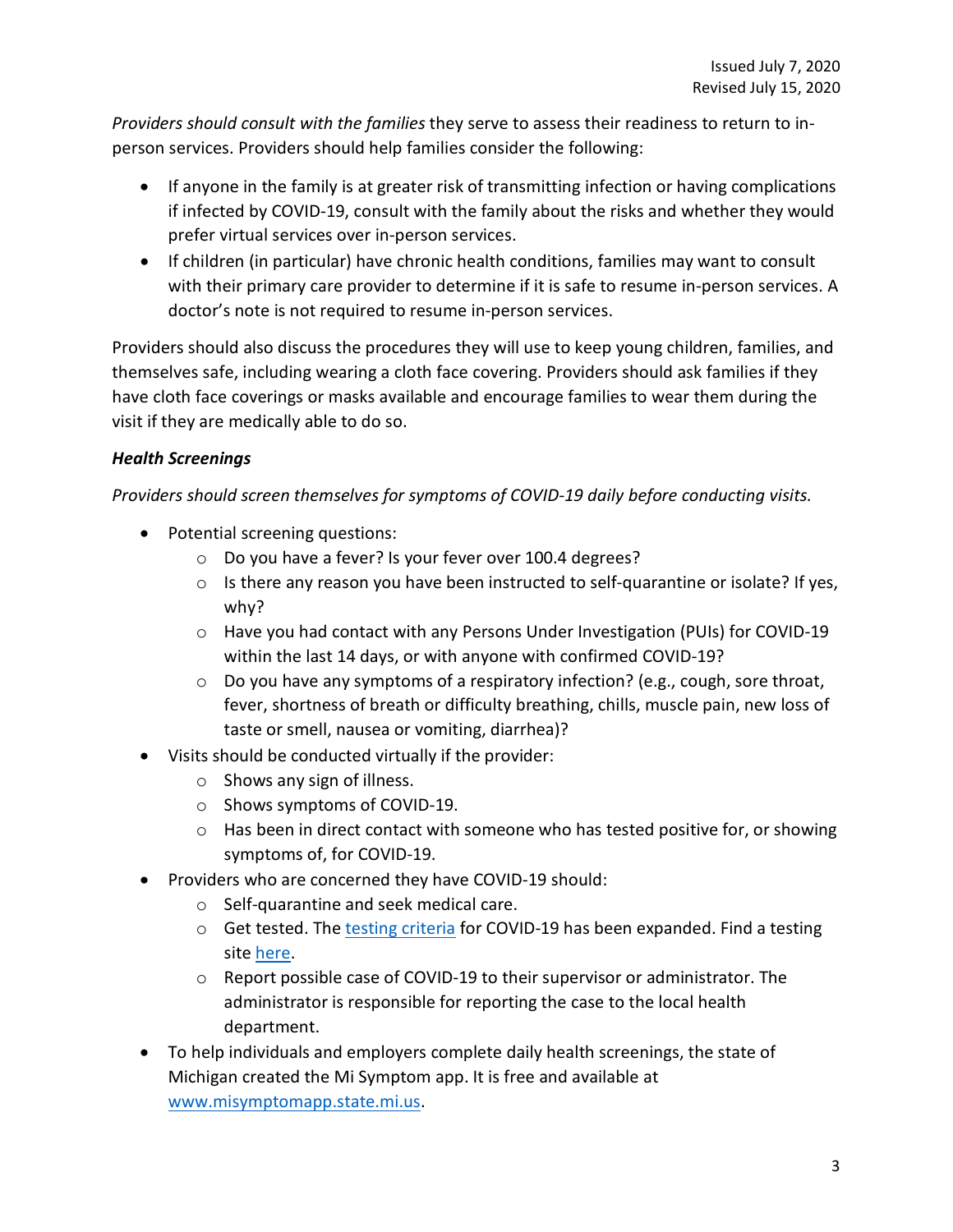*Before each visit, providers should contact the family to conduct a health screening protocol.*

- Potential screening questions:
	- $\circ$  Is there any reason you have been instructed to self-quarantine or isolate? If yes, why?
	- o Have you had contact with any Persons Under Investigation (PUIs) for COVID-19 within the last 14 days, or with anyone with confirmed COVID-19?
	- $\circ$  Do you have any symptoms of a respiratory infection? (e.g., cough, sore throat, fever, shortness of breath or difficulty breathing, chills, muscle pain, new loss of taste or smell, nausea or vomiting, diarrhea)?
- Visits should be conducted virtually if the provider:
	- o Shows symptoms of COVID-19.
	- o Has been in direct contact with someone who has tested positive for, or showing symptoms of, for COVID-19.
- If a family member may have COVID-19, providers should recommend they:
	- o Self-quarantine and seek medical care
	- o Get tested. The [testing criteria](https://www.michigan.gov/coronavirus/0,9753,7-406-98163-530157--,00.html) for COVID-19 has been expanded. Find a testing site [here.](https://www.michigan.gov/coronavirus/0,9753,7-406-99891_99912---,00.html)
- This is a time to provide information and educate families about COVID-19 if families have questions or uncertainties. (Resources to help providers are included at the end of this document.)
- Providers should also confirm the family is still willing to participate in an in-person visit.
- If a provider arrives for a visit and someone is sick, the providers should leave immediately and notify their supervisor.

#### **Returning to In-Person Visits After Confirmed or Suspected Exposure**

Providers and families should follo[w CDC](https://www.cdc.gov/coronavirus/2019-ncov/if-you-are-sick/end-home-isolation.html?CDC_AA_refVal=https%3A%2F%2Fwww.cdc.gov%2Fcoronavirus%2F2019-ncov%2Fprevent-getting-sick%2Fwhen-its-safe.html)  [guidance](https://www.cdc.gov/coronavirus/2019-ncov/if-you-are-sick/end-home-isolation.html?CDC_AA_refVal=https%3A%2F%2Fwww.cdc.gov%2Fcoronavirus%2F2019-ncov%2Fprevent-getting-sick%2Fwhen-its-safe.html) for when to resume in-person services after confirmed or possible COVID-19 exposure.

*I think or know I had COVID-19.*

You can be with others after:

- 3 days with no fever **and**
- Symptoms improved **and**
- 10 days since first symptoms

*I may have been exposed to COVID-19.*

Stay home for 14 days after exposure.

#### *After the visit, providers should maintain records.*

Providers should maintain accurate visit records to help with contact tracing in the event of exposure to COVID-19. Records should include date and time of the visit, who participated, and contact information for the household.

#### *Cloth Face Coverings*

• Providers should wear a cloth face covering when visiting a family's home if they are medically able. The CDC provides resources for making, wearing, and washing cloth face [coverings.](https://www.cdc.gov/coronavirus/2019-ncov/prevent-getting-sick/diy-cloth-face-coverings.html) Local programs and administrators will make the final decision about whether a cloth face covering is required in each visit.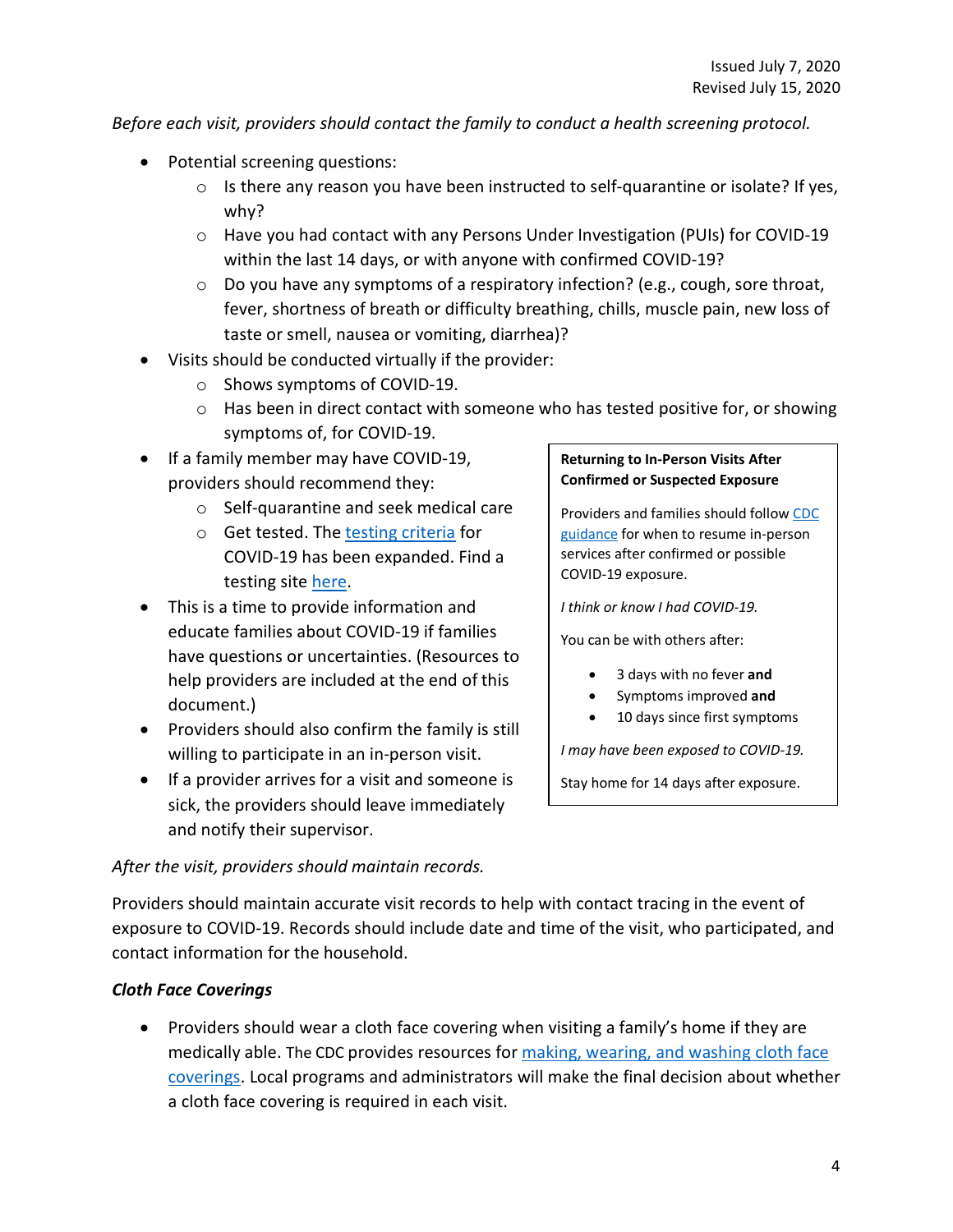- o Providers should wear a clean cloth face covering for each visit.
- o Cloth face coverings should be washed after each use. The CDC provides guidance fo[r how to wash cloth face coverings.](https://www.cdc.gov/coronavirus/2019-ncov/prevent-getting-sick/how-to-wash-cloth-face-coverings.html)
- o If a provider serves a family that is deaf or hard of hearing, they should use a face covering that has a clear section in front of the mouth or a face shield to allow for better communication. Clear face masks may also be appropriate when providing services that rely on children and families seeing facial expressions such as speech services or developing recognition of social cues for children with autism.
- Providers should encourage adult family members and children over age 2 to wear a cloth face covering during the visit, especially when social distancing is difficult to maintain.
	- $\circ$  Per CDC guidance, cloth face coverings should never be placed on young children under age 2, anyone who has trouble breathing, or anyone unable to remove the face covering without assistance.
	- o Providers should consider whether wearing cloth face covering has an adverse effect on service delivery, especially for young children. Medical professionals recognize that many young children will not reliably wear a cloth face covering, and a facial covering may result in increased touching of the face which would negate the purpose of the mask.
		- **Providers and families should decide together whether it is appropriate** for children over age 2 to wear a cloth face covering.
		- If children are wearing face coverings, the American Academy of [Pediatrics](https://www.healthychildren.org/English/health-issues/conditions/chest-lungs/Pages/Cloth-Face-Coverings-for-Children-During-COVID-19.aspx) provides tips for how to help children be more comfortable wearing cloth face coverings.
	- o Administrators should consult their program guidance for whether local, state, or federal funds can be used to purchase cloth face coverings for providers and if/how programs will provide cloth face coverings for the families they serve.
	- o Due to continued shortages, personal protective equipment (PPE) such as surgical masks and N95 masks are not recommended for home-based early childhood providers.
- Additional protective equipment (such as gloves, face shields, or gowns) is not recommended at this time unless the home visitor provides direct medical care.

#### *Social Distancing*

- To the degree possible, providers should maintain 6 feet of social distancing. We recognize that space limitations in some homes may make this difficult.
- Providers should ask families to limit the number of people participating in the visit, recognizing that this may not always be possible.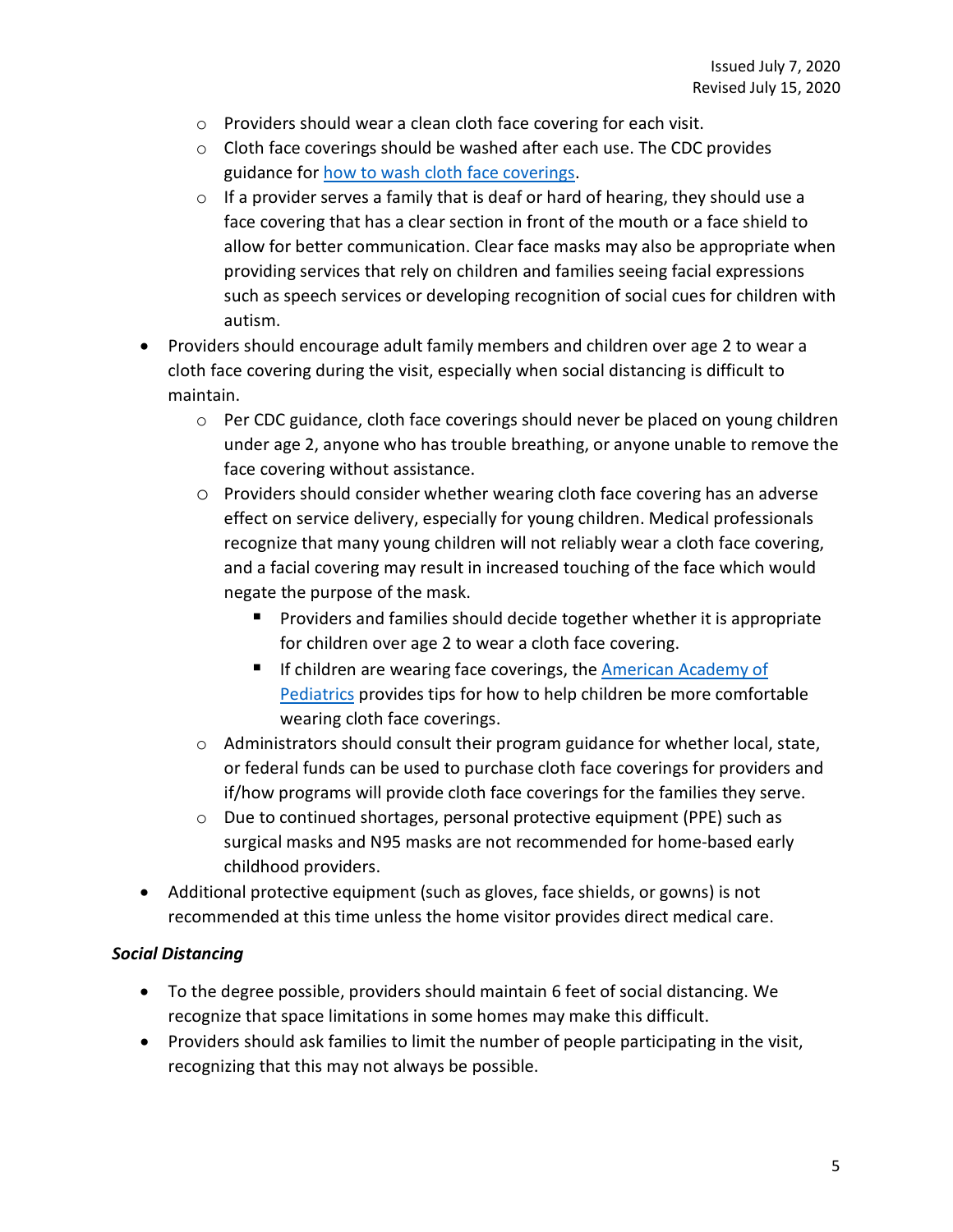- Providers should strive to limit the number of rooms they visit inside the home when possible.
- Providers are encouraged to engage in creative solutions:
	- o Bring a small folding seat that will allow you to social distance (garden seats/lawn chairs are great for this and can be wiped down after the visit).
	- o Conduct the visit outside when feasible.
	- o Conduct the visit in the community. For example, at a local park or on site at a community organization.
	- o Do some of the visit in person, and follow-up with other parts virtually and/or remotely.
- To the extent possible, providers should avoid physical contact with infants, toddlers, and young children.
	- $\circ$  Use of coaching and modeling strategies to support parent interaction with young children will be most important during this time.
	- $\circ$  Some programs require physical contact (for example to weigh an infant). Each program should identify these situations and determine how to complete assessments in the safest manner possible (including whether additional protective equipment is necessary).
- To the extent possible, providers should avoid sharing materials such as paperwork, pens, etc.
- Providers should think through how to handle hellos and goodbyes with each family. New rituals can strengthen relationships and keep everyone safe.

#### *Hand Hygiene*

- Sanitize in, sanitize out.
	- o Providers should use hand sanitizer with at least 60% ethanol or 70% isopropanol upon arrival. If possible, it is always preferable to wash their hands for at least 20 seconds with soap and water.
	- o Providers should sanitize or wash their hands frequently during the visit if they perform tasks where they are touching items that people have touched or have direct contact with a child or family member.
	- o Once the provider leaves, they should sanitize or wash their hands.
	- o Providers should be given hand sanitizer to take with them on each visit. If available, providers should also have single use towels and disinfectant wipes.
- Providers should always cover coughs and sneezes preferably with a tissue or the inside elbow of an arm and not a hand and ask others to do the same.
- Providers should also avoid touching things in the home and should not touch their eyes, nose, mouth, or face during the visit.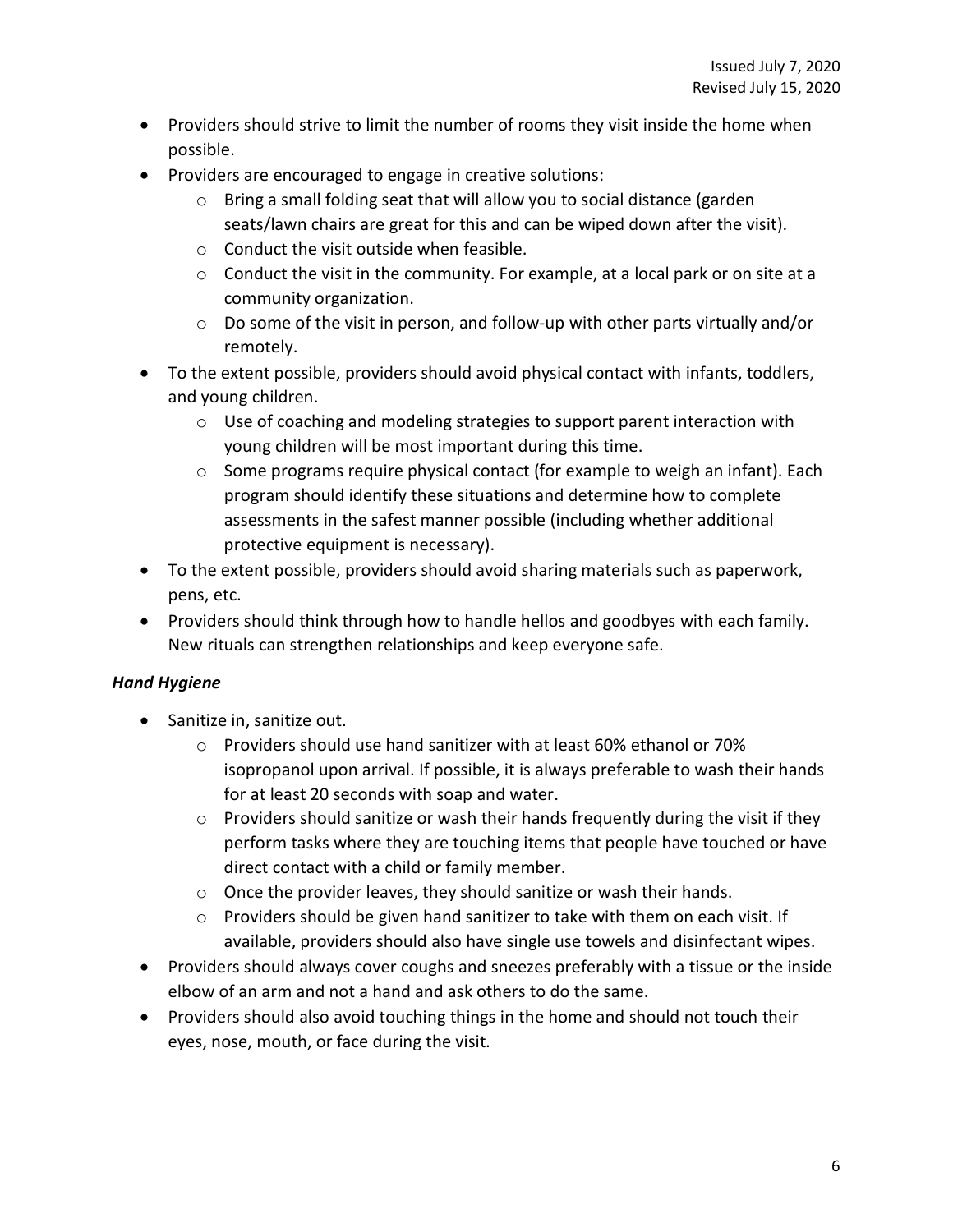#### *Sanitizing*

- When sanitizing spaces and items, consult the CDC guidelines for Cleaning and [Disinfection for Households.](https://www.cdc.gov/coronavirus/2019-nCoV/index.html)
- Providers should limit the number of items they bring into the home and only bring items that can be sanitized after use or that can stay with the family.
	- o Procedures and appropriate supplies should be given to providers so they can disinfect all toys, books, etc., between visits.
	- $\circ$  Anything that cannot be properly disinfected between home visits should be put in a large bag for cleaning later. Items that have not been sanitized should not be used until they have been sanitized.
- Providers should wash their work clothing daily and regularly sanitize the interior of their car as they travel between visits.
- Agencies should consider providing disposable bags, disinfecting wipes and/or cleaning solution for providers.

## **Resources**

## *For Families*

Providers are trusted voices. Continue to have discussions with families about their own response to COVID-19 and how they are helping their children understand the virus and the changing world around them. Sample resources include:

- [Crisis Parent and Caregiver Guide,](https://www.michigan.gov/documents/ctf/CTF_Parent_Guide_687268_7.pdf) from the Michigan Children's Trust Fund.
- [Talking with Children about COVID-19,](https://www.cdc.gov/coronavirus/2019-ncov/daily-life-coping/talking-with-children.html) from the CDC
- [Helping Young Children Through COVID-19,](https://zerotothrive.org/covid-19/covid-19-kids/) from Zero to Thrive (includes Arabic and Spanish translations)
- [Georgie and the Giant Germ,](https://zerotothrive.org/covid-19/covid-19-kids/) from Zero to Thrive and Tender Press Books
- [Our Smallest Warriors, Our Strongest Medicine,](https://caih.jhu.edu/programs/strongmedicine) from the Center for American Indian **Health**

#### *For Providers and Administrators*

- [COVID-19 resources,](https://www.cdc.gov/coronavirus/2019-nCoV/index.html) CDC
	- o [Caring for Children](https://www.cdc.gov/coronavirus/2019-ncov/daily-life-coping/caring-for-children.html)
	- o [If You Are Pregnant, Breastfeeding, or Caring for Young Children](https://www.cdc.gov/coronavirus/2019-ncov/need-extra-precautions/pregnancy-breastfeeding.html)
- [Mi Symptoms App,](https://misymptomapp.state.mi.us/) from the State of Michigan
- [Cloth face coverings for children during COVID-19,](https://www.healthychildren.org/English/health-issues/conditions/chest-lungs/Pages/Cloth-Face-Coverings-for-Children-During-COVID-19.aspx) American Academy of Pediatrics
- [COVID-19 resources,](https://www.ihs.gov/coronavirus/resources/) Indian Health Service
- [COVID-19 resources,](https://ectacenter.org/topics/disaster/coronavirus.asp) Early Childhood Technical Assistance Center (ECTA)
- [COVID-19 resources developed for tribal use,](https://caih.jhu.edu/news/covid19) Center for American Indian Health